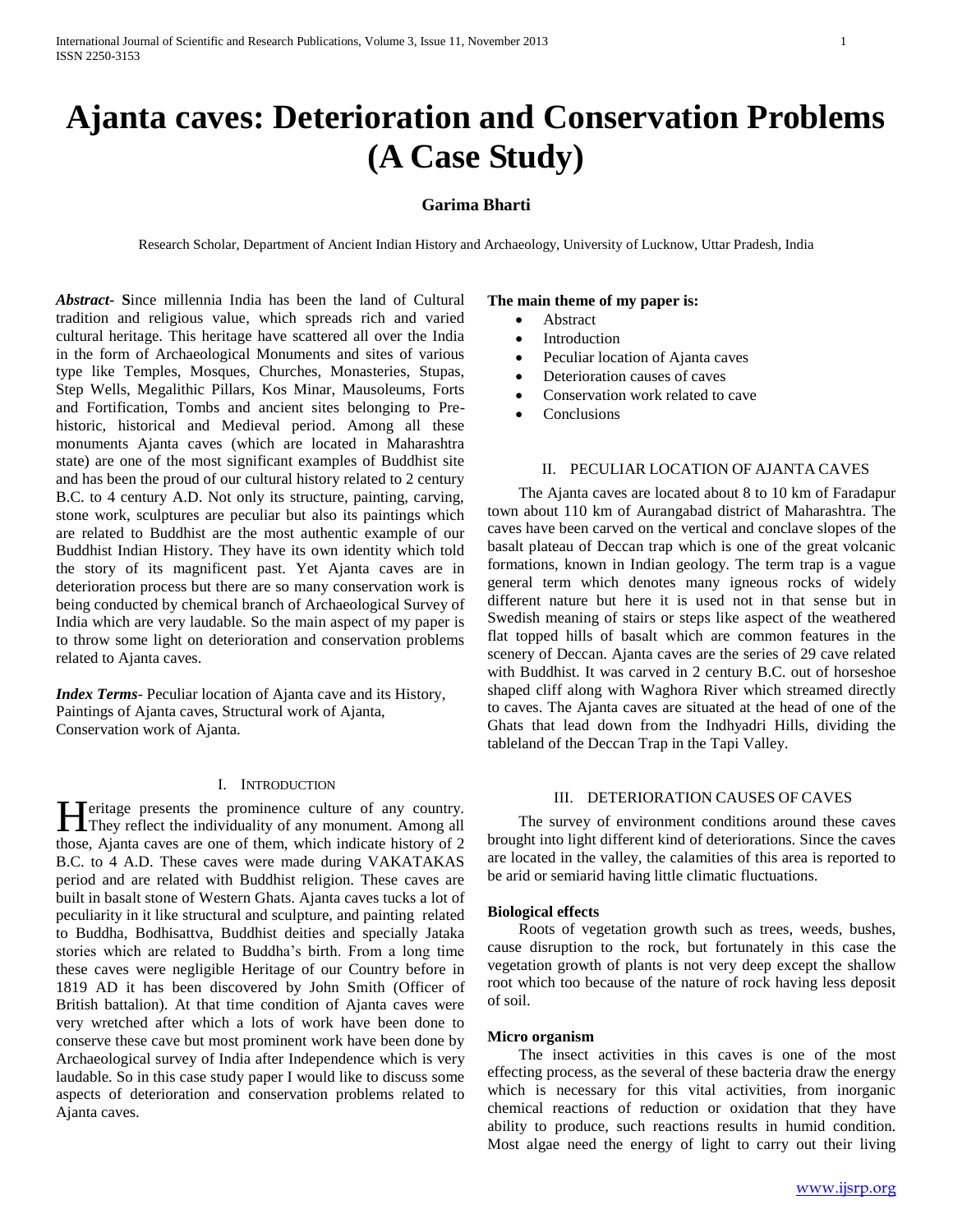function, so in these caves they have been developed on the illuminated surfaces. The excreta of bats infesting the caves have stained the rock tremendously.

#### **Physical**

 The presence of Chlorophate in basalt rock has the tendency to absorb moisture in humid condition. In summer, thin scales developed on the rock surface and thus have disfigured the carving and sculpture. This is found more pronounced on the facade of the rock. In some other caves, in the past, the seepage of water has been noticed from the top of the rock to the inner region which has been clogged now as a result of conservation measures taken.

# **Geological factors (Inherent Weaknesses)**

 The massive amygdaloidal and vesicular basalt of about 10- 20 meters thick deposit have been laid with a layer of fine and course grained basalt of dark, grey color and is jointed. It is seen that more weathering has taken place in vertical joint resulting separation or flecking from the body of the main rock whereas the horizontal planes shows no sign of weathering.

#### **Temperature variation**

 On test performed on this stone, it has been noticed that if salt are present, temperature and moisture change can initiate disruptive forces associated with the crystallization and hydration of the salts. These changes can also set up different sheer stresses in the stone which cause a breakdown of weathered material close to the surface of masonry.

#### **Deterioration of paintings**

 From the fragments of the remains of the painting, it is observed that all caves at Ajanta were originally adorned with painting of tempera technique. These painting were executed over mud mortar plaster laid in two layers. The first one is ground layer is of ferruginous earth and second one is on a clay strengthened with cow dung and rice husk overlaid with a thin coat of fine clay. This was further smoothened and covered with a coating of grounded colors mixed with binding material on which the design were then drawn and painted. The paintings have been smoked and covered with dust dirt and insect nests. The flaking and peeling of painted surface is common. There is damage due to human vandalism like scratches and greasiness on the painting. The insect activities which is more pronounced has created the hole and weakened the caves and the presence of organic matters admixed with the mud plaster has proved to be a good breeding place for insects. The bats are the other form of nuisance in these caves as their excreta has not only disfigured the painting but the surface of the rock also.

# **Conservation work related to caves**

 A lot of conservation works have been done by chemical branch of Archaeological Survey of India and some conservation activities are still in process.

# *Conservation Measure of Painting:*

 The studies are being made to monitor the relative humidity and maximum minimum temperature. The studies so far indicated that there is not much of fluctuation in the temperature and it varies generally between 20 deg to 28 deg whereas there is a great change in relative humidity and the humid condition have given rise to the insect activity and microbiological growth.

 The works being attended are spraying of insecticides and repellants, consolidation of weak and loose plaster, fixing of bulging and filleting and chemical treatment for the removal of superficial accretions and removing old preservative coat followed by applications of fresh/preservative coat and to make the color look bright and details more visible which is a continuous process being carried out every year.

## *General Conservation Measures:*

 These rock cut caves though no doubt are achievements but they counteract no trust. Thus on the whole no structural ability is required except the knowledge of geology of the rock of which the caves are hewn. Some of the portions of facade have fallen. The columns which gave away leaving the basis as indication for the pillars, have to be restored by the reinforced cement concrete work in order to support the decayed hanging porting and to maintain the aesthetic harmony and the unity of structure so that the replaced ones integrate harmoniously with the adjacent rock. It becomes essential to adopt artificial means of toning and staining the new work while the shaping of molded architecture, cornices, broken corners, broken parts of the facade, pillars and beams. To drain out water from top of the caves the concealed drain and drip courses were provided, the trees roots were uprooted and poisoned and the opened joints and crakes were consolidated by grouting. The preservative coat to the stone surface was applied after chemical cleaning. Being a continuous process, this work is continued to be attended.

# *Conservation of Rock*

To conserve rock following factors to be kept in mind:

- 1. The weathered stone surface should be treated for restoration with a similar or chemically related material.
- 2. The restoration material must be able to react chemically with the original rock surface, but also with weathering products being above and within the surface, only a chemically bond ensure longevity, however it is too kept in mind that total elimination and cleaning of weathering product is impossible.
- 3. The restoration materials have the same or smaller modulus of elasticity than the material being restored. It should also have the capacity to penetrate into the pores of the natural stone. The diffusion resistance of the restoration material must be extremely low against water.
- 4. To check the erosion, it is necessary to grow the type of plants over the bare rock which will not only check the ingress of water into the cave but will also give protection against heat, cold, rain, wind, pests, etc. and shall also maintain the ecology of the area.

# IV. CONCLUSION

 In nutshell, the heritage is the mirror of any culture and it reflects the story of its past, but it is our responsibility to conserve it. It is also very true that conserving monument is not